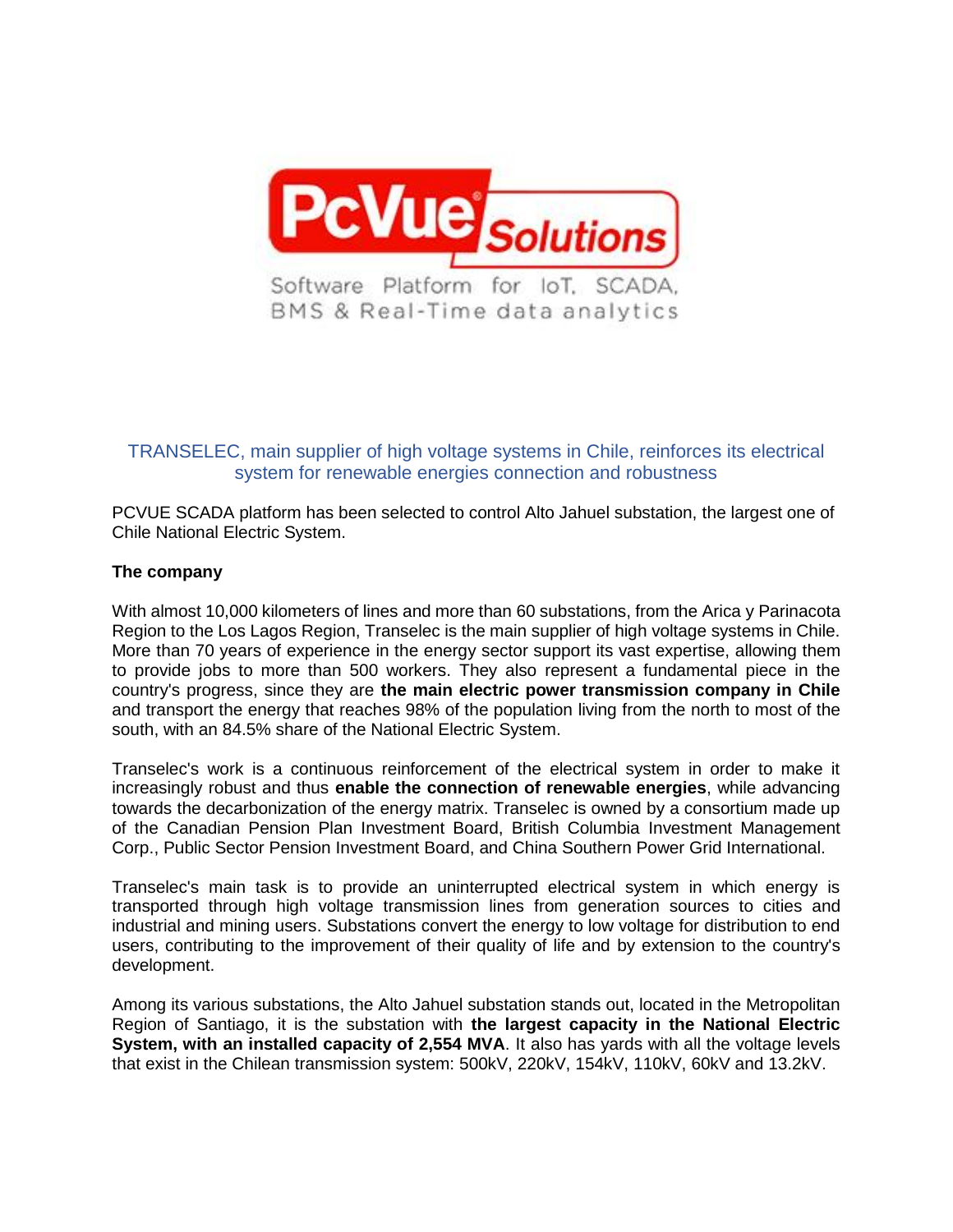

Alto Jahuel Substation

### **Electrical SCADA Project**

Being specialists in the development and implementation of SCADA systems, SCADATECH was chosen by Transelec for this project. As part of its comprehensive engineering solutions for electrical power systems, the company selected the versatile platform of PCVUE Solutions for the automation of the Alto Jahuel substation, allowing the monitoring and control of its 7 yards.

**Initially, the customer did not have local HMIs to monitor the yards from the control rooms associated with each of them, so the operations had to be performed directly on the control equipment**. Due to this, SCADATECH proposed PCVUE's SCADA solution to provide a scalable and multifunctional platform that would allow the integration of future requirements and reduce the risk for operators when executing maneuvers by transferring operations to the control rooms of each power yard.

Technically, the application allows direct integration in MMS protocol standard 61850, in addition to the DNP 3.0 protocol, which was chosen as the basis for the project, as well as the use of existing adaptable programming within the PCVUE platform. It provides the flexibility to display the dynamic coloration of the voltage levels in the substation's single-line diagrams according to the standard used by Transelec, in which different types of alarms are indicated according to the aforementioned coloration.

Likewise, the HMI stations allow the visualization in real time of status and measurements of the electrical system. **It also carries out the remote control or operation towards the IED field equipment, having total control and supervision of the existing electrical system**. For the control and supervision of the different displays: general unilinear, alarms and events panel, communications diagram and other areas, a menu was configured on the right side of the screen that facilitates navigation between the different areas, allowing the operator to execute his tasks locally.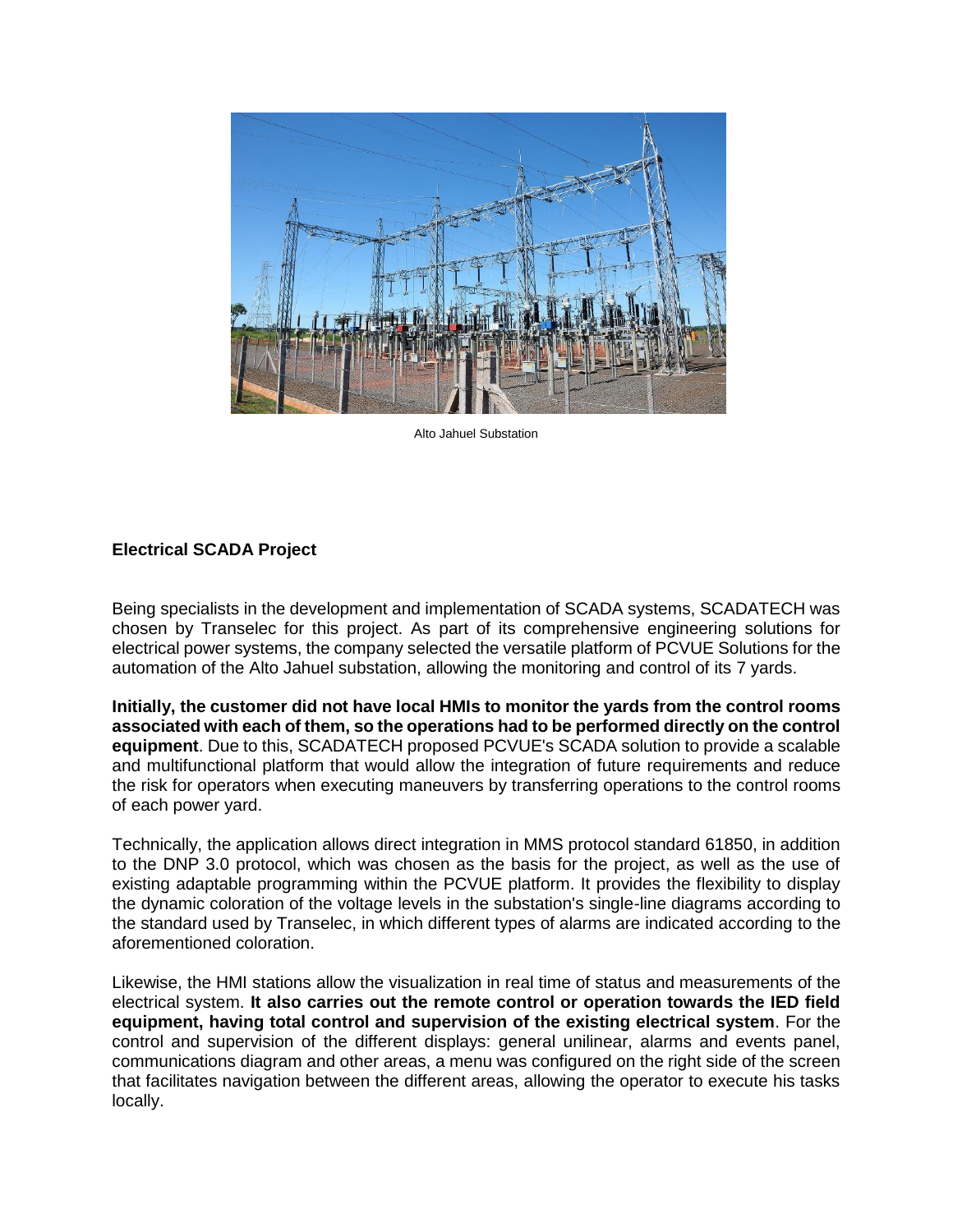

View of HMI communications

Within this supervision project, **the DNP 3.0 and MMS under the IEC 61850 standard protocols were used and Touch screens were placed in each of the yards, which allow the deployment of the applications built in the PCVUE software**. The application collects data from NTX-U57 equipment used for the retrofit of the TELEGYR RTUs, that allows sending the RTU database in DNP 3.0 protocol to each of the associated displays.

As an architecture, a star connection was chosen, where the displays have an independent connection per yard, which has the advantage of not depending on the fiber optic links to the substation server room to collect data, but they work as STAND-ALONE equipment within each yard. Among the equipment integrated into the local HMIs are GE D25 bay controllers, protections (ABB-Siemens-General Electric, MICOM), CISCO communication switches and Schneider Electric ION meters. One of the great benefits of PCVUE is that it is a multi-brand platform and easily adapts to equipment from any manufacturer.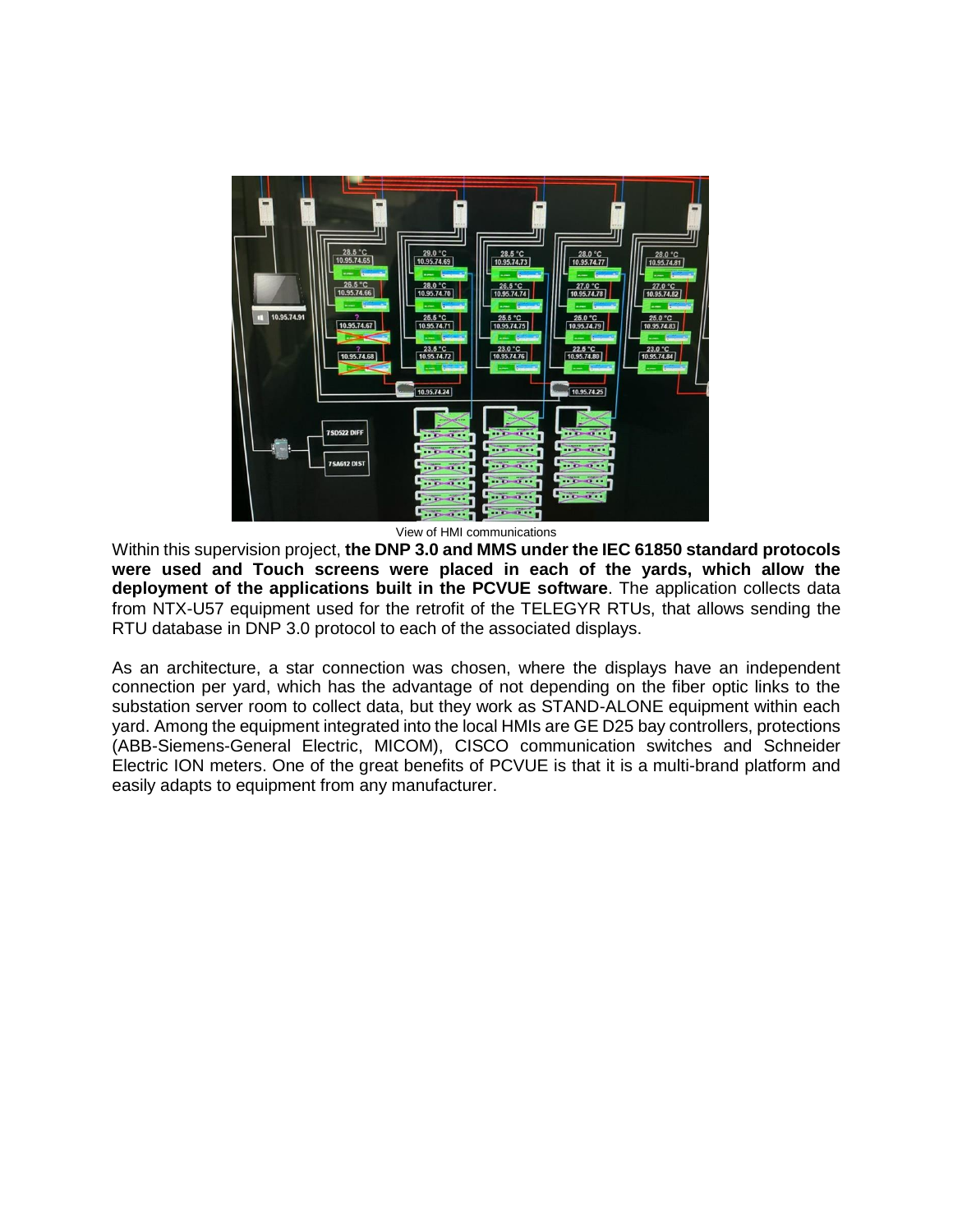

General one-line diagram on Touch Screen

SCADATECH, the company integrating this project, states that **they chose PCVUE Solutions' proposal because it has native support for various electrical protocols**. This feature considerably increases the availability of the system, eliminating points of failure and reducing development time, since it is not necessary to configure different applications and interfaces, as it is generally done in the integration of communication protocols in the electrical sector. Among other elements, the PCVUE platform has the highest quality standards within a highly competitive price, which made it easier for SCADATECH to be favored in the bidding process.

For Transelec, the commitment to the operational excellence of the electric transmission system and mainly the safety of collaborators and contractors of the company was a priority and PCVUE has important elements to guarantee the computer security. So, it represents a key factor to facilitate the increase of the security level for the people and to improve the telecontrol in a significant way for all the voltage yards.

SCADATECH is currently developing an application with PCVUE to extend local control to general monitoring of the entire substation from a centralized SCADA in Alto Jahuel, which will allow operators to make control decisions in the event of failure of Transelec's main SCADA. The application has a general display of the substation, in 3 total screens, including the 7 voltage yards, local **monitoring of the networks through SNMP protocol, monitoring of all control equipment associated with the system** (temperature and status of each of the more than 90 NTXU57 cards installed between all voltage yards) **and general status of communications between the substation Gateway and the voltage yards**.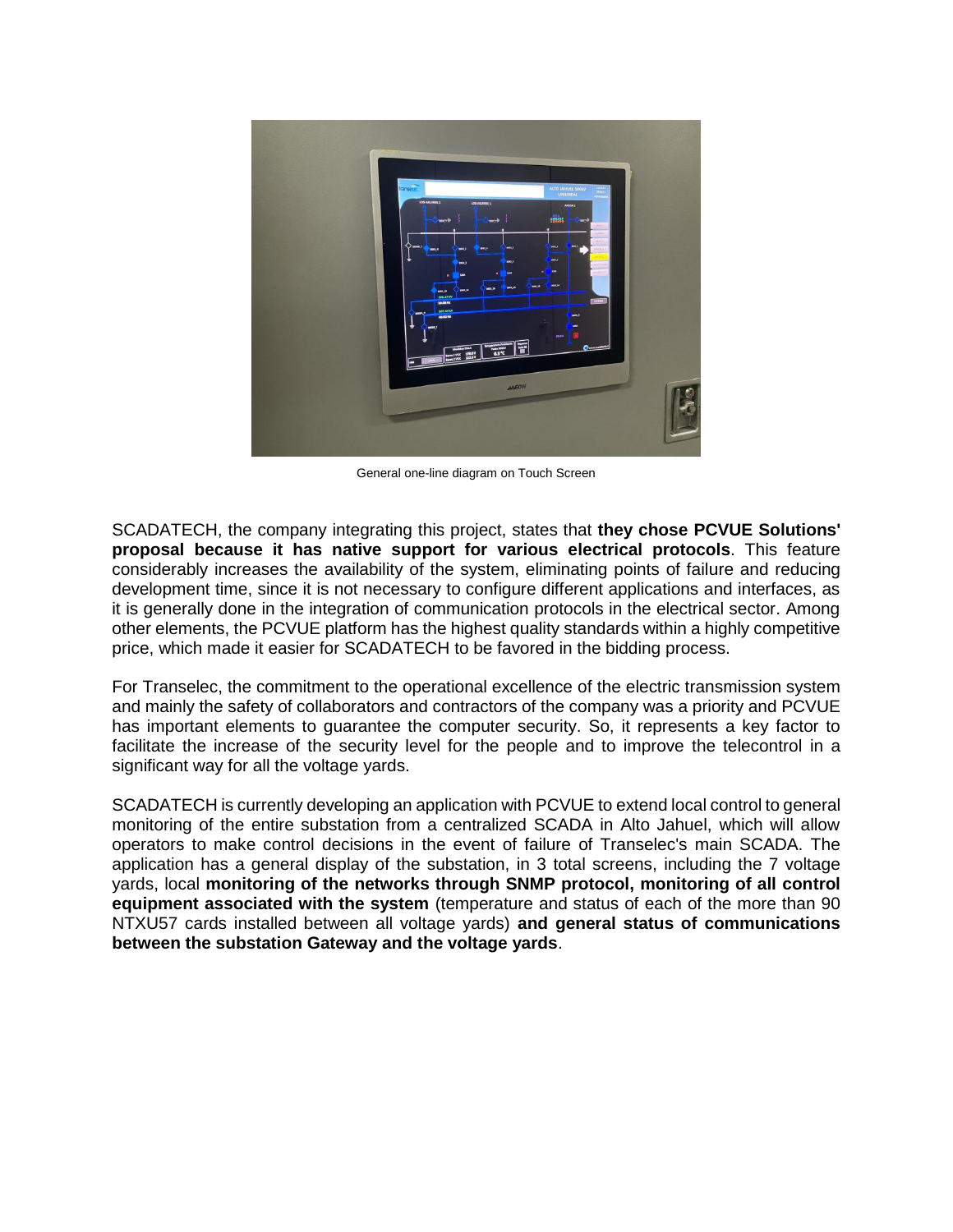

NTXU57 cards

IEC-60870-5-104 is being used as the communication protocol, since the monitoring is carried out with the same existing databases in Transelec's centralized SCADA, which will also allow verifying the correct operation of the communications within the system.

In fact, Transelec, together with its systems integrator SCADATECH, continue to bet on the reliability provided by the PCVUE software for the electrical control and monitoring of the Alto Jahuel substation. Given its capacity to adapt to different ranges of computer architectures and the ease with which PCVUE provides data analysis and, therefore, quick decision-making for the operators, the platform was expanded to other corners of the company.

## Project highlights

## **The Challenges**

- The largest capacity in the National Electric System with an installed capacity of 2,554 MVA
- T 7 yards with all the voltage levels that exist in the Chilean transmission system: 500kV, 220kV, 154kV, 110kV, 60kV and 13.2kV
- No local HMIs to monitor the yards from the control rooms associated with each of them, so the operations were performed directly on the control equipment

## **The Benefits**